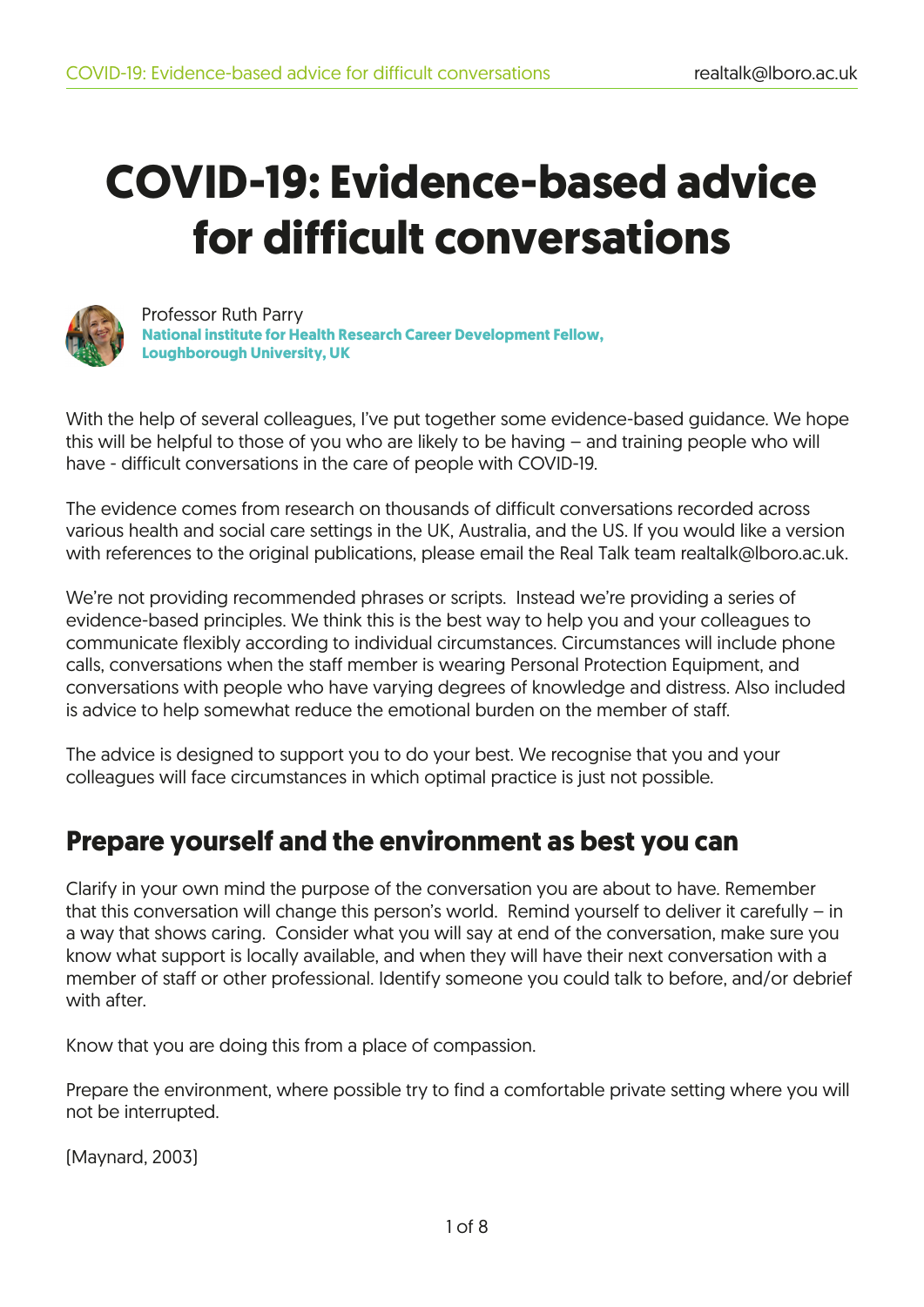*Why: this can help self-reflection as well as self-care. It is likely that we will shape our talk better if we are clear about what we are doing, and why. It pays to be aware of and deal with your own emotions beforehand if at all possible, so that when you actually have the conversation, you are focused on and sensitive to the person receiving the news. This helps you design what you say to meet the needs of this particular person, here and now.* 

*Finding a comfortable, private setting helps you and also shows the person that you are talking to that you are prioritising them and their needs.*

#### **Start the conversation with 'signposting'**

If possible and appropriate, start with a clear outline of what is going to follow (e.g. an update, a decision to be made, etc.). Much of what is said may well not be remembered – ideally offer to record and/or write down key points.

### **How to show compassion and empathy throughout**

Show compassion and empathy throughout, using tone of voice, and by saying particular things that attend to emotion (theirs, and yours too). Try to speak slowly throughout, even though you may be feeling under pressure and rushed.

Compassion and empathy involves a balance - showing some understanding about another person's emotions, but not overly claiming that you can possibly know what they are going through. Over-claiming can come over as unbelievable and insincere, or as trivializing their unique suffering. Say things that show you know this is difficult, that you are sorry, sad. Explicitly refer to the difficult emotions the person may be feeling. But do so with some tentativeness show you do not know for certain what they are feeling, for instance 'I guess this must be very hard....'. It is also empathic to tell the person you cannot imagine what they are going through – this shows you recognise the uniqueness of their experience.

You can also say things that convey the difficulty for both of you. And more broadly, use 'we', not just 'l'.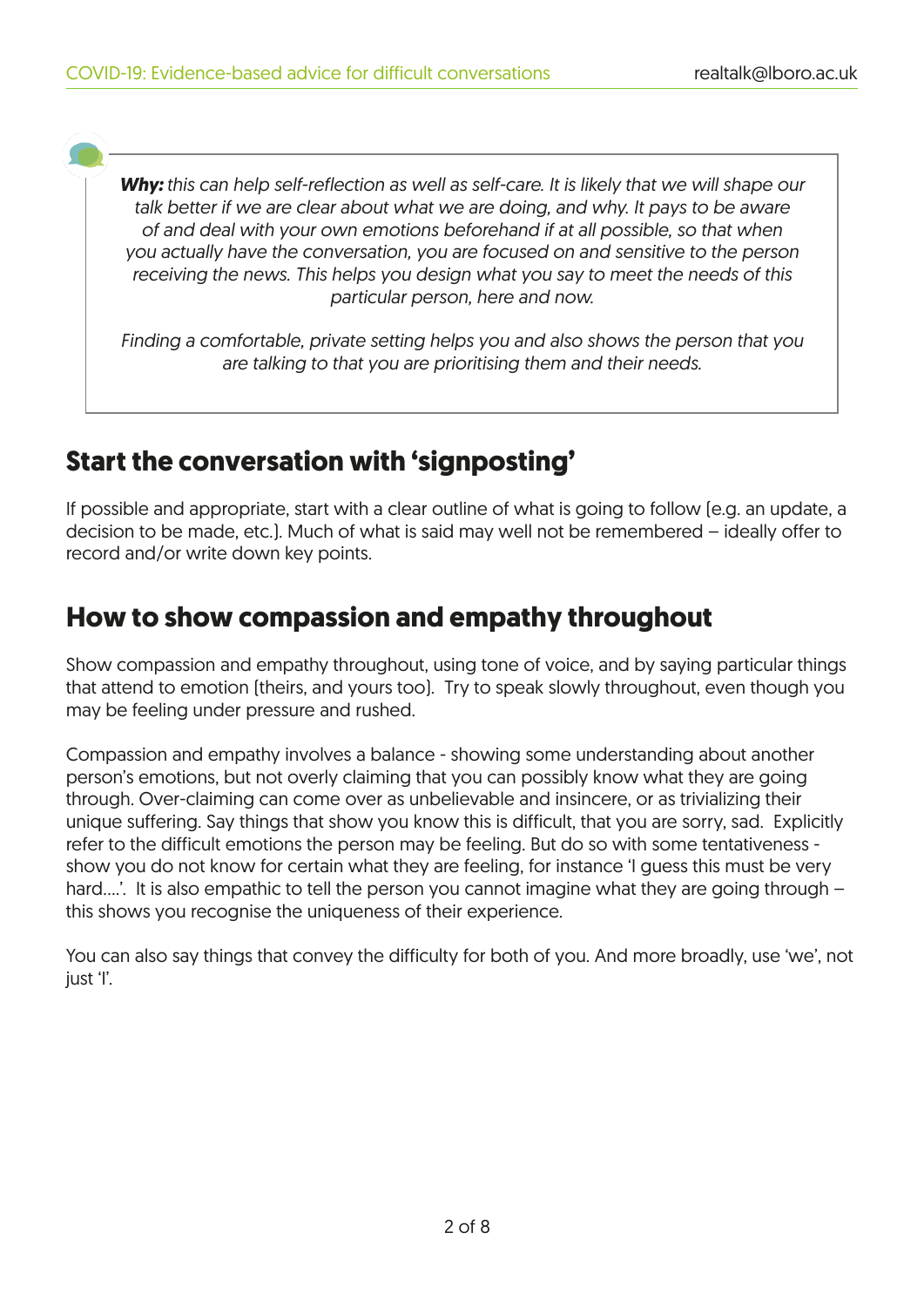*Why: this can reduce the emotional load on you. Saying something like 'I know this is difficult for both of us' recognises the likely position of the person you are talking to, but also makes it clear that it is not easy or comfortable for you either. And using 'we' rather than 'I' can help to convey that the unwell person has been managed by a team, making joint decisions. This can help you and the person you are talking to understand that you're not individually responsible for this bad news and for this conversation.* 

(Arminen, 2005; Ford, Hepburn, & Parry, 2019; Kuroshima & Iwata, 2016; Shaw, Stokoe, et al., 2016)

### **What does the person you are talking to know, expect, and feel?**

First, find out what the person you are talking to already knows and/or expects, and how they feel about that.

*Why: this helps you work out if they already know that death is likely, it helps you to fit what you are going to say to what they know and feel. For instance, it can tell you whether they already have a lot of health knowledge – and this helps you judge whether more or less technical terms are appropriate. It can help you gauge how the person might respond emotionally. Also, speaking aloud about what's been happening sometimes helps the person recognise the poor prognosis for themselves.*

(Pino & Parry, 2019; Anderson, Bloch, Armstrong, Stone, & Low, 2019; Maynard, 2017; Maynard, 2003; Parry, Land, & Seymour, 2014)

#### **Are they with someone, can they talk to someone afterwards?**

After you have found what they know, expect and feel, find out who is with them or who they could talk to afterwards. The presence or absence of support is relevant, but if asked right at the start it could easily be heard as very bad news.

(Sidnell & Stivers, 2013, Chapter 10)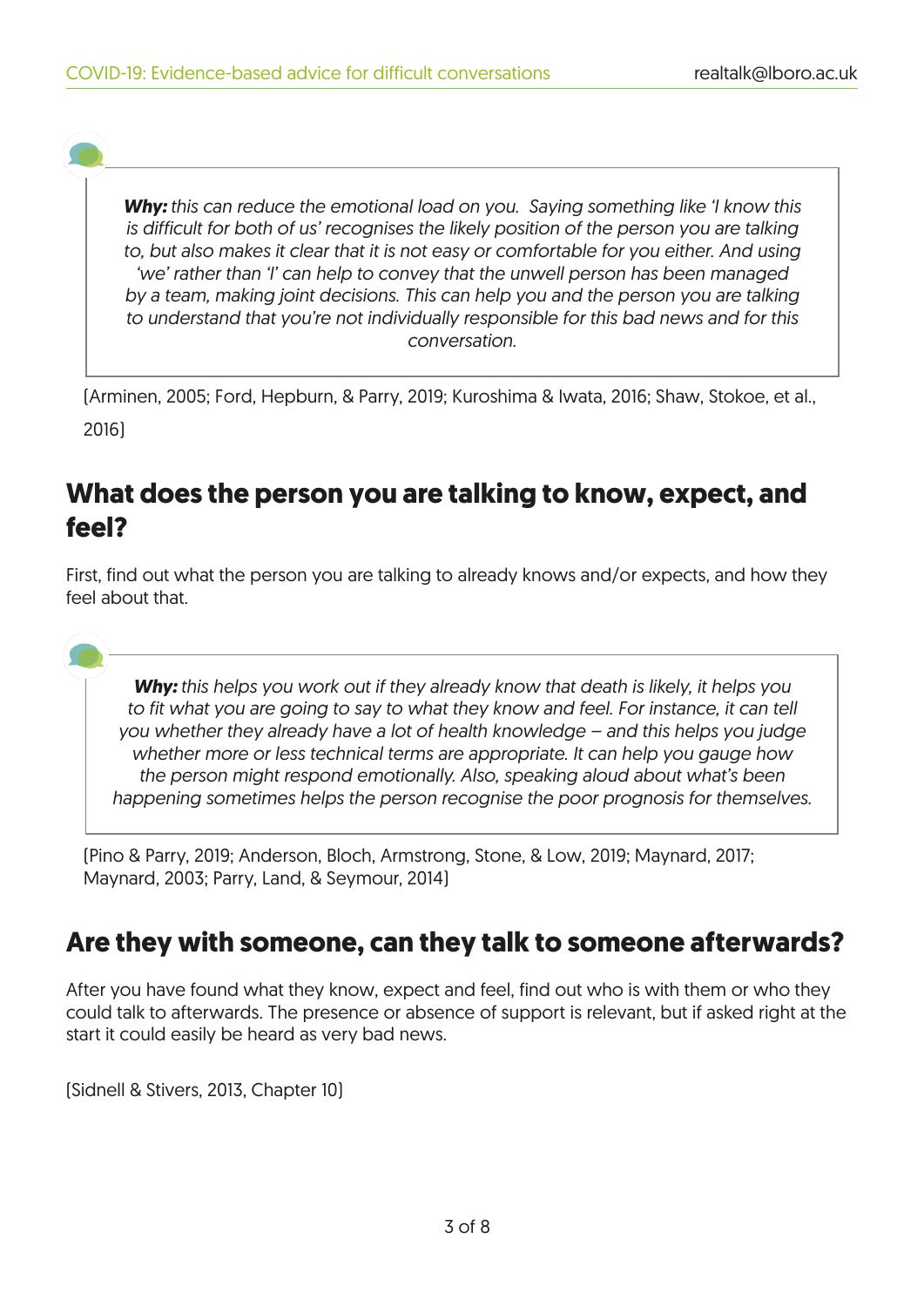## **Bring the person (further) towards an understanding of the situation – how things are, what has happened or is likely to happen**

Describe some of the things that are wrong with the unwell person, in such a way that you are forecasting that bad news is going to come. You may for example describe the person's normal state and compare it to today.

*Why: basically, you are trying to bring someone towards recognition, rather than induce shock. On a pragmatic note, we know that doing so tends to make these conversations shorter and calmer.* 

(Kawashima, 2017; Maynard, 1997; Pino & Parry, 2019; Shaw et al., 2016)

Tell them clearly what you know and / or expect to happen. Preface with wording that shows compassion, for instance, 'We are so sorry…' 'I wish this weren't the case but'.

If the person has not died yet, but is expected to do so, provide information on what the dying process will be.

# **Use the 'D word' or a 'gentler' term that is nevertheless unambiguous**

Do not feel you absolutely must use the words 'died' or 'dying', but if you use alternative terms or phrases make sure they are not ambiguous. If possible, and if you judge the meaning of what you are both saying to be clear, try to match the terminology you use to the terminology being used by the person you are talking to.



*Why: research with very experienced doctors, nurses, patients and relatives has found that they often avoid using the 'D word'. Importantly though, the indirect terms and euphemisms they use are ones whose meaning is nevertheless very clear to everyone – 'passed away' is one such. Using 'the d word' can feel very brutal and blunt to some people. Some euphemistic, indirect phrases are highly ambiguous, some are not, 'Passed away' is clear in its meaning, and seems to be less shocking and distressing to some people than saying 'Died'.*

(Anderson, Stone, et al. forthcoming; Ekberg et al., 2019; Kawashima, 2017; Pino & Parry, 2019; Pino et al., 2016)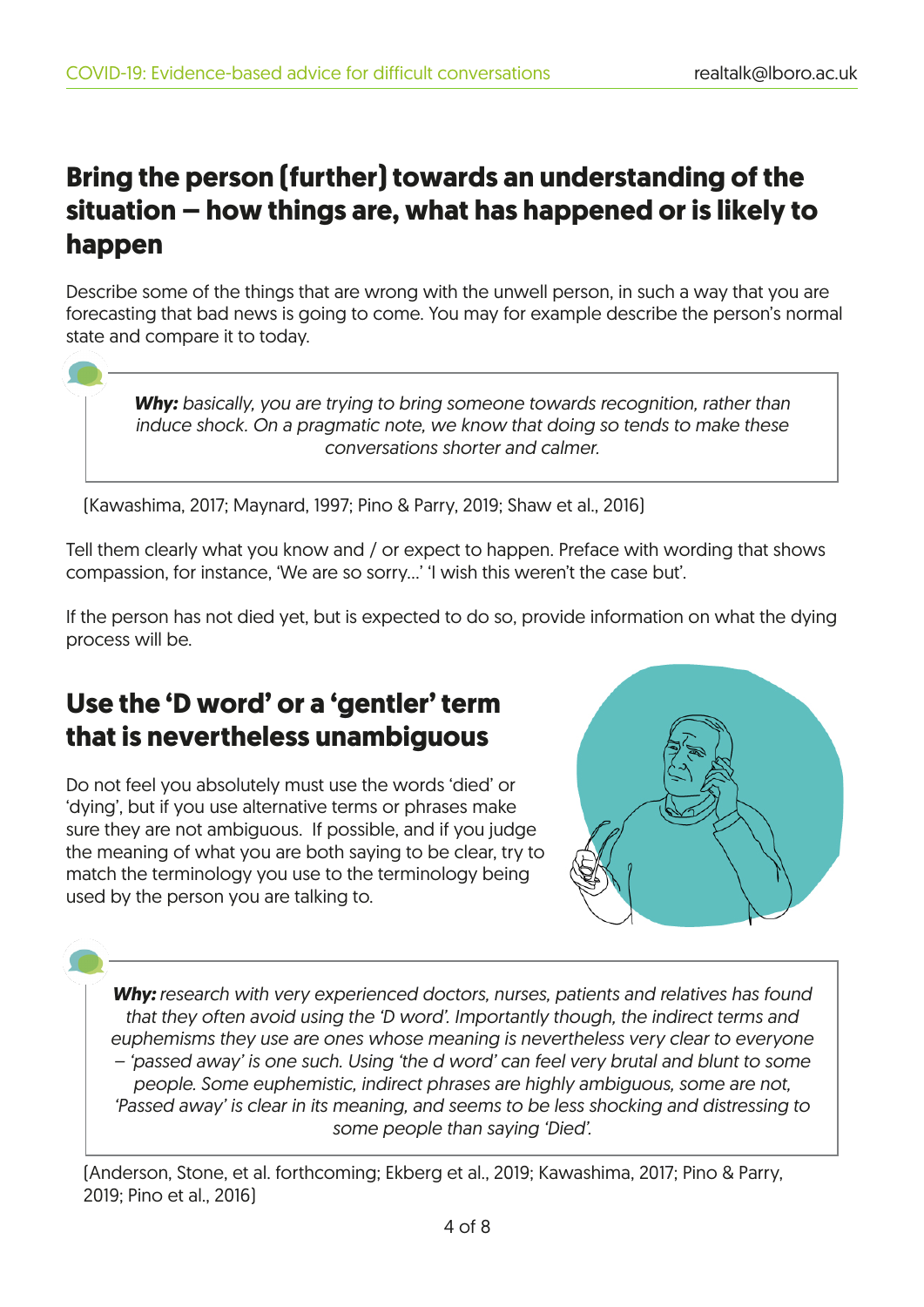# **Dealing with crying**

During the conversation, the person you are speaking to may start to show distress, which you might hear or see in different ways – more pauses, changes in voice quality, quietly speaking, a creaky or tremulous voice or even full on sobbing. Modify your own delivery to be softer and more lilting. Allow silence. Brief further sympathy - 'I'm so sorry' - may need to be repeated. Acknowledge the distress before moving on with further information delivery.

In the event of full on sobbing give the person you are speaking with time – repeated phrases such as 'it's ok' and 'take your time' are fine. The person crying may well apologise – just reassure them it is fine: 'please don't worry', 'it's perfectly understandable to be upset'. People receiving difficult news struggle to take it in. You may need to repeat things, keeping them as clear and simple as possible, and checking as you go on to see whether they are following or whether it is OK to carry on.

(Hepburn & Potter, 2007, 2012)

## **Moving towards the end of the conversation with 'Screening' – are there things you would like to ask, that I have not said, or explained enough?**

*Why: Try to avoid the phrase 'anything else' because in some circumstances, we know this can be heard as conveying you're not expecting there to be anything else. Offering 'Are there things I have not covered or explained enough?' removes the implication that the person has not understood things, and lessens the burden on them.*

### **Moving towards the end of the conversation with words of comfort and attention to what happens next**

As you move towards the end of the conversation, if possible, try to deliver something that is of comfort and that you can say truthfully. For instance, you might say that the person was not alone when they died, died peacefully, that they were cared for as well as possible, and/or that the person you are talking to has coped very well during the conversation.

Try to take some burden off the person with whom you are talking – that is, don't leave them wondering what happens next. Given them advice on who they can call for support. Be very clear on where they can find information. If the patient has not died yet, highlight ongoing and continued care, and that they are not being abandoned. Explain how pain or other symptoms will be controlled.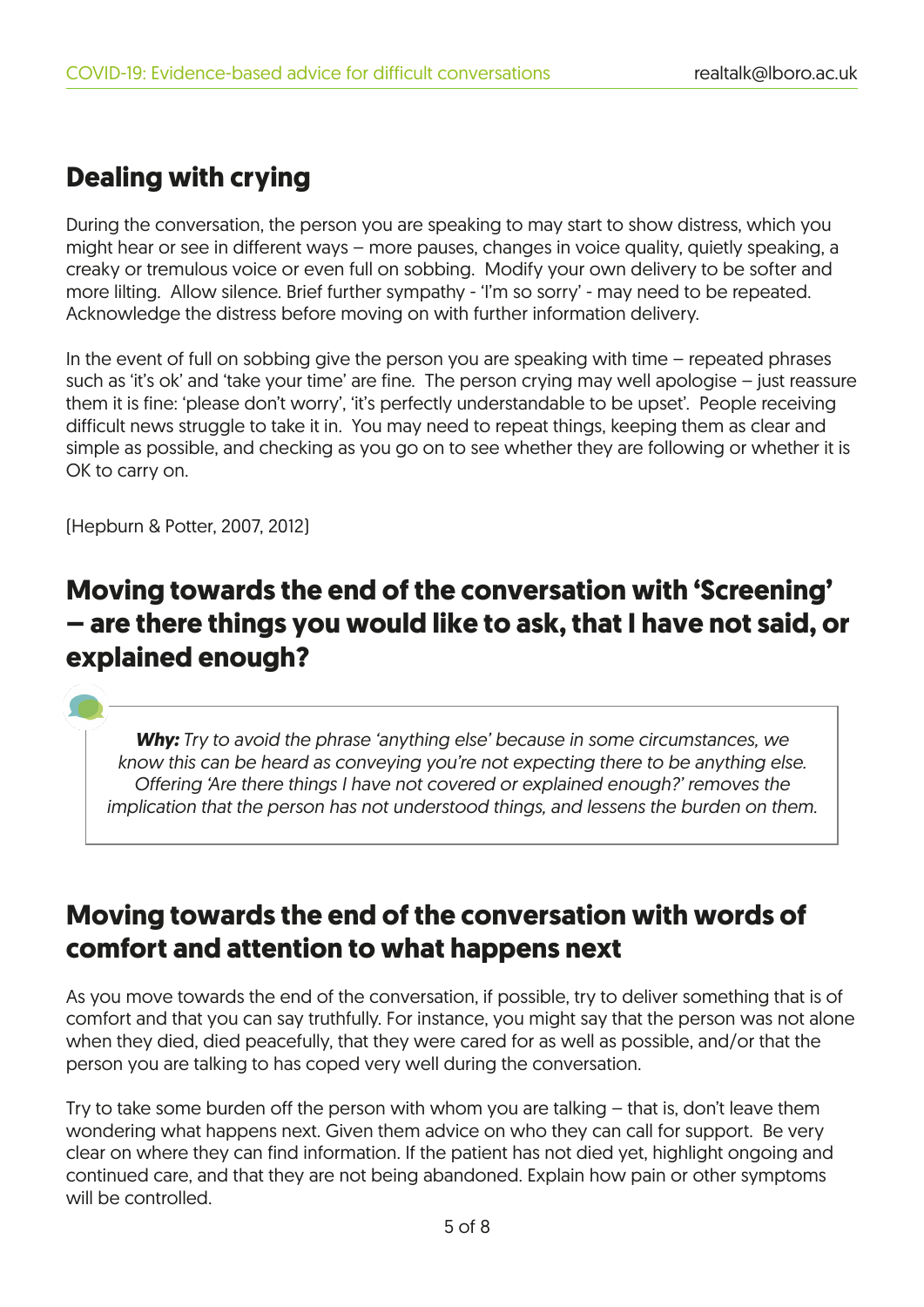

# **More information:**

Contact the Real Talk team at realtalk@lboro.ac.uk

www.realtalktraining.co.uk

Professor Parry's work is supported by the National Institute for Health Research (NIHR) Academy. The views expressed are those of the author and not necessarily those of the NIHR or the Department of Health and Social Care.

*Many thanks to Becky Whittaker, Sharan Watson, and Dr Ruth England for their input.*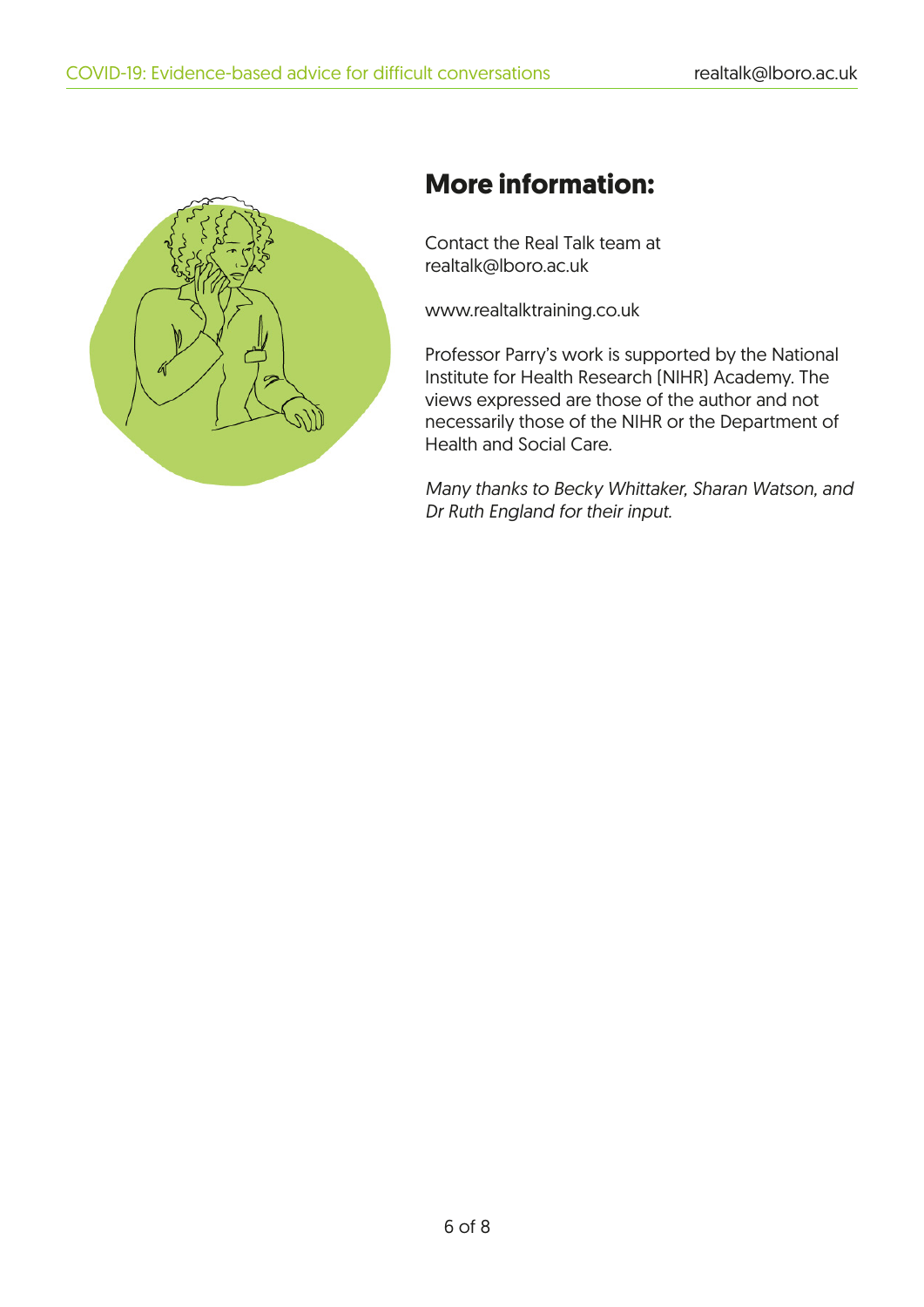# **Bibliography**

• Anderson, R. J., Bloch, S., Armstrong, M., Stone, P. C., & Low, J. T. (2019). Communication between healthcare professionals and relatives of patients approaching the end-of-life: A systematic review of qualitative evidence. Palliative Medicine, 33(8), 926–941. https://doi.org/10.1177/0269216319852007 • Anderson, R. J., Stone, P. C., Low, P., & Bloch, S. (Forthcoming). Managing uncertainty and references to time in prognostic conversations with family members at the end of life: a conversation analytic study. Palliative Medicine.

• Arminen, I. (2005). Encountering a client. In Institutional Interaction: Studies of Talk at Work. Aldershot, UK: Ashgate Publishing Limited. Retrieved from https://tuhat.helsinki.fi/ws/portalfiles/ portal/98008543/ArminenInstitutionalJuly25th05.pdf

• Ekberg, S., Danby, S., Rendle-Short, J., Herbert, A., Bradford, N. K., & Yates, P. (2019). Discussing death: Making end of life implicit or explicit in paediatric palliative care consultations. Patient Education and Counseling. https://doi.org/10.1016/j.pec.2018.08.014

• Ford, J., Hepburn, A., & Parry, R. (2019). What do displays of empathy do in palliative care consultations? Discourse Studies, 21(1), 22–37. https://doi.org/10.1177/1461445618814030

• Hepburn, A., & Potter, J. (2007). Crying receipts: Time, empathy, and institutional practice. Research on Language and Social Interaction, 40(1), 89–116.

• Hepburn, A., & Potter, J. (2012). Crying and crying responses. In Peräkylä, A., & Sorjonen, M., Emotion in Interaction. Oxford: Oxford University Press. https://doi.org/10.1093/ acprof:oso/9780199730735.003.0009

• Kawashima, M. (2017). Four ways of delivering very bad news in a Japanese emergency room. Research on Language and Social Interaction, 50(3), 307–325. https://doi.org/10.1080/08351813.2017.13 40724

• Kuroshima, S., & Iwata, N. (2016). On displaying empathy: Dilemma, category, and experience. Research on Language and Social Interaction, 49(2), 92–110. https://doi.org/10.1080/08351813.2016.1164 395

• Maynard, D W. (1997). How to tell patients bad news: the strategy of "forecasting." Cleveland Clinic Journal of Medicine, 64, 4, 181–182.

• Maynard, Douglas W. (2017). Delivering bad news in emergency care medicine. Acute Medicine & Surgery, 4(1), 3–11. https://doi.org/10.1002/ams2.210

• Maynard, Douglas W. (2003). Bad News, Good News - Conversational Order in Everyday Talk and Clinical Settings. Chicago IL: University of Chicago Press, Epilogue: How to tell the news.

• Parry, R., Land, V., & Seymour, J. (2014). How to communicate with patients about future illness progression and end of life: a systematic review. BMJ Supportive & Palliative Care, 00, 1–11. https://doi. org/10.1136/bmjspcare-2014-000649

• Pino, M., & Parry, R. (2019). How and when do patients request life-expectancy estimates? Evidence from hospice medical consultations and insights for practice. Patient Education and Counseling, 102(2), 223–237. https://doi.org/10.1016/J.PEC.2018.03.026

• Pino, M., Parry, R., Land, V., Faull, C., Feathers, L., & Seymour, J. (2016). Engaging terminally ill patients in end of life talk: How experienced palliative medicine doctors navigate the dilemma of promoting discussions about dying. PLoS ONE, 11(5), e0156174. https://doi.org/10.1371/journal.pone.0156174

• Shaw, C., Stokoe, E., Gallagher, K., Aladangady, N., & Marlow, N. (2016). Parental involvement in neonatal critical care decision-making. Sociology of Health & Illness, 38(8), 1217–1242. https://doi. org/10.1111/1467-9566.12455

• Sidnell, J., & Stivers, T. (2013). The Handbook of Conversation Analysis. Malden MA: Wiley-Blackwell.